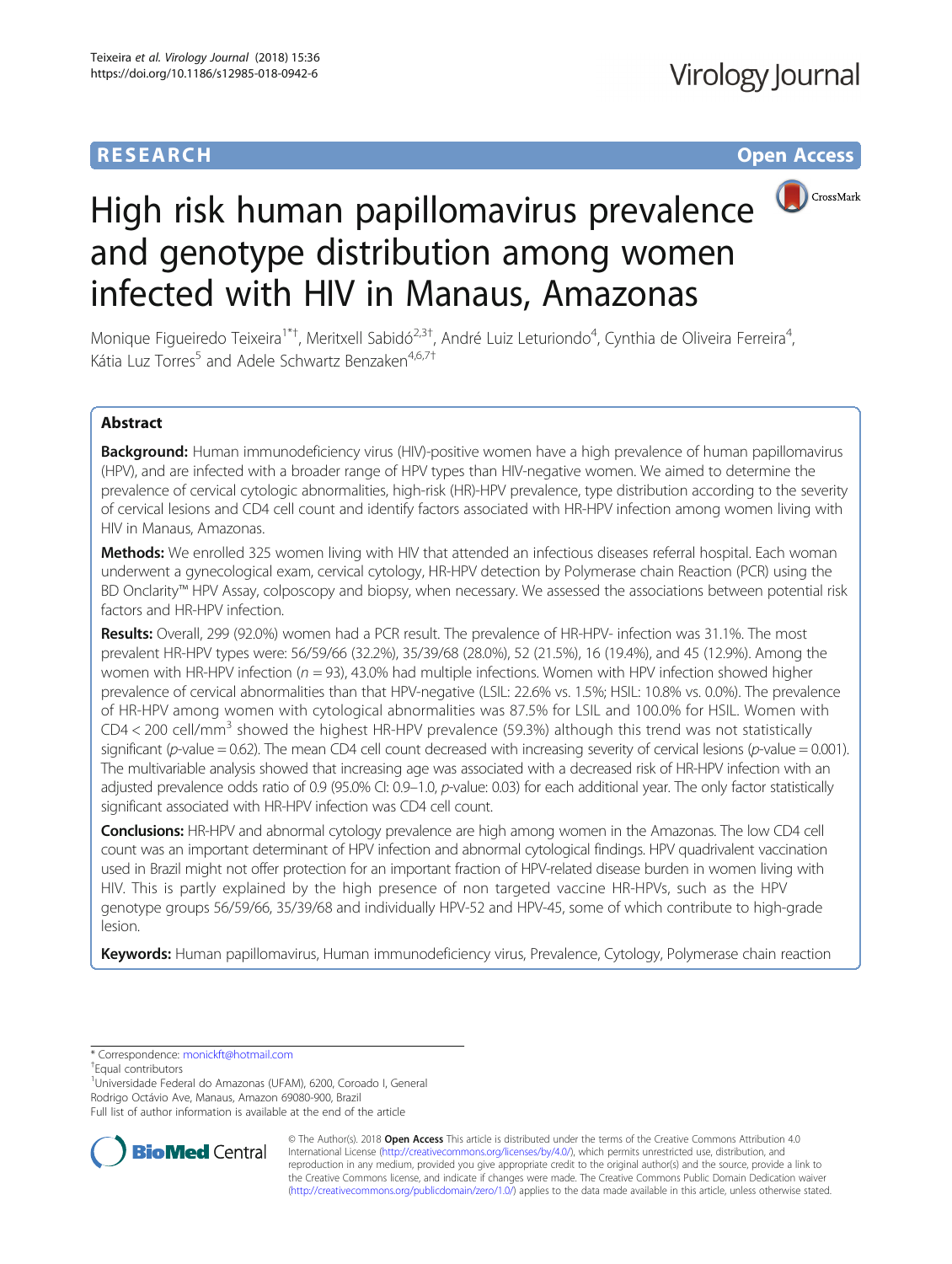# Background

Infection with human papilloma virus (HPV) is the main cause of cervical cancer [\[1](#page-9-0)]. In Brazil, it is estimated that approximately 10.7% of women in the general population with normal cytology have cervical HPV infection [[2\]](#page-9-0). In the state of Amazonas, HPV has been shown to be the most prevalent sexually transmitted infection (STI) in the population [[3\]](#page-9-0).

Young women are the most affected by HPV and by multiple infections. The prevalence tends to decrease with increasing age [[4\]](#page-9-0). A high viral load and the persistence of oncogenic HPV types are progression factors for precancerous lesions and cervical cancer [\[5](#page-9-0)]. Additional factors might influence the development of precursor lesions or cancer, such as those related to immunity, genetics and sexual behaviour. In women over 30 years, HPV infection tends to be more persistent than in younger women [[6](#page-9-0)].

Women living with HIV have a higher prevalence of HPV infection with high-risk oncogenic (HR-HPV) multiple infections. Immunosuppression resulting from HIV increases the risk of developing squamous intraepithelial lesions when compared with the general population  $[7-10]$  $[7-10]$  $[7-10]$  $[7-10]$  $[7-10]$ . Patients more severely immunocompromised as a result of HIV infection might have a higher incidence and persistence of lesions caused by HPV [[8\]](#page-9-0).

It is also possible that adherence to highly active antiretroviral therapy (HAART) is associated with decreased development of precursor lesions of cervical cancer and improved clearance of HPV infection, increasing survival of women living with HIV with a consequent decrease in cases of cervical cancer [\[11](#page-9-0)].

In Amazonas, Brazil, there are few data on the epidemiology of HPV and related cancers and the impact of HIV on these conditions. The objective of this study was to estimate the prevalence of cervical HPV infection and the frequency of genotypes, according to the severity of cervical lesions and CD4 cell counts and identify factors associated with HPV infection in women living with HIV/AIDS that attended a reference hospital for HIV/ AIDS in Manaus, Amazonas.

# Methods

# Study design

A cross-sectional study was conducted for HR-HPV screening in women living with HIV/AIDS that attended an outpatient HIV reference service within a tertiary care hospital (FMT-HVD). This teaching hospital attends most of the HIV/AIDS cases in the Amazon state (95.0%). This reference hospital is the unique ART provider in the Amazonas state. The study was performed from May 2014 to February 2015.

#### Study participants

Women who had a confirmed HIV diagnosis and consecutively sought a gynecological visit to perform routine cytology in the HIV outpatient service of the FMT-HVD hospital were eligible for the study. Women were included if older than 18 years of age, agreed to sign the consent form, were not pregnant and did not have a contraindication for Pap smear examination (i.e., current use of vaginal ovules, menstruation, vaginal clean-up during the last 24 h. In case of contraindication they were rescheduled after conditions were resolved. Hysterectomized women were excluded.

In this study, we aimed to include 323 women living with HIV, based on a prevalence of HPV infection in women living with HIV/AIDS of 65.2%, [[12\]](#page-10-0) with 80.0% power and assuming a 5.0% level of significance.

#### Data and sample collection

After signing the consent form, a nurse interviewed women using a structured questionnaire. The questionnaire included items on sociodemographic, clinical, behavioural, reproductive health and HIV history, including current antiretroviral therapy (ART) use and previous change in ART regimen, and current STI signs and symptoms. Data on CD4 cell counts (cells/mm<sup>3</sup>) and detectable viral load (copies/mL), and nadir CD4 cell count (cells/ mm<sup>3</sup>) were obtained from electronical medical records of the hospital. However, when the last determination had been undertaken more than three months before enrolment, a blood sample was collected.

The participants underwent a gynecological evaluation and two samples of cervical cells were collected. The first sample was taken for conventional cytology using a long Ayres's spatula for subsequent processing at the hospital. The second sample was collected with a cervical brush (Rovers Cervex-Brush Combi®, Rovers Medical Devices B.V. Oss, the Netherlands) and introduced into SUREPATH® Preservative Fluid (TriPath Imaging, Burlington, NC). Samples were transported on the same day at room temperature to the Fundação Centro de Controle de Oncologia (FCECON) laboratory, where 1 mL of each sample was stored at − 80 °C until they were shipped for HPV determination.

# Cervical cytology

Cervical cytology samples were processed at the Department of Pathology of the FMT-HVD. The smears were stained with the Papanicolaou stains and the 2001 Bethesda system was used for classification of cytology results [[13\]](#page-10-0). Cytology examination was carried out under blinded conditions and independently of HPV detection results in PCR by two cytopathologists. A third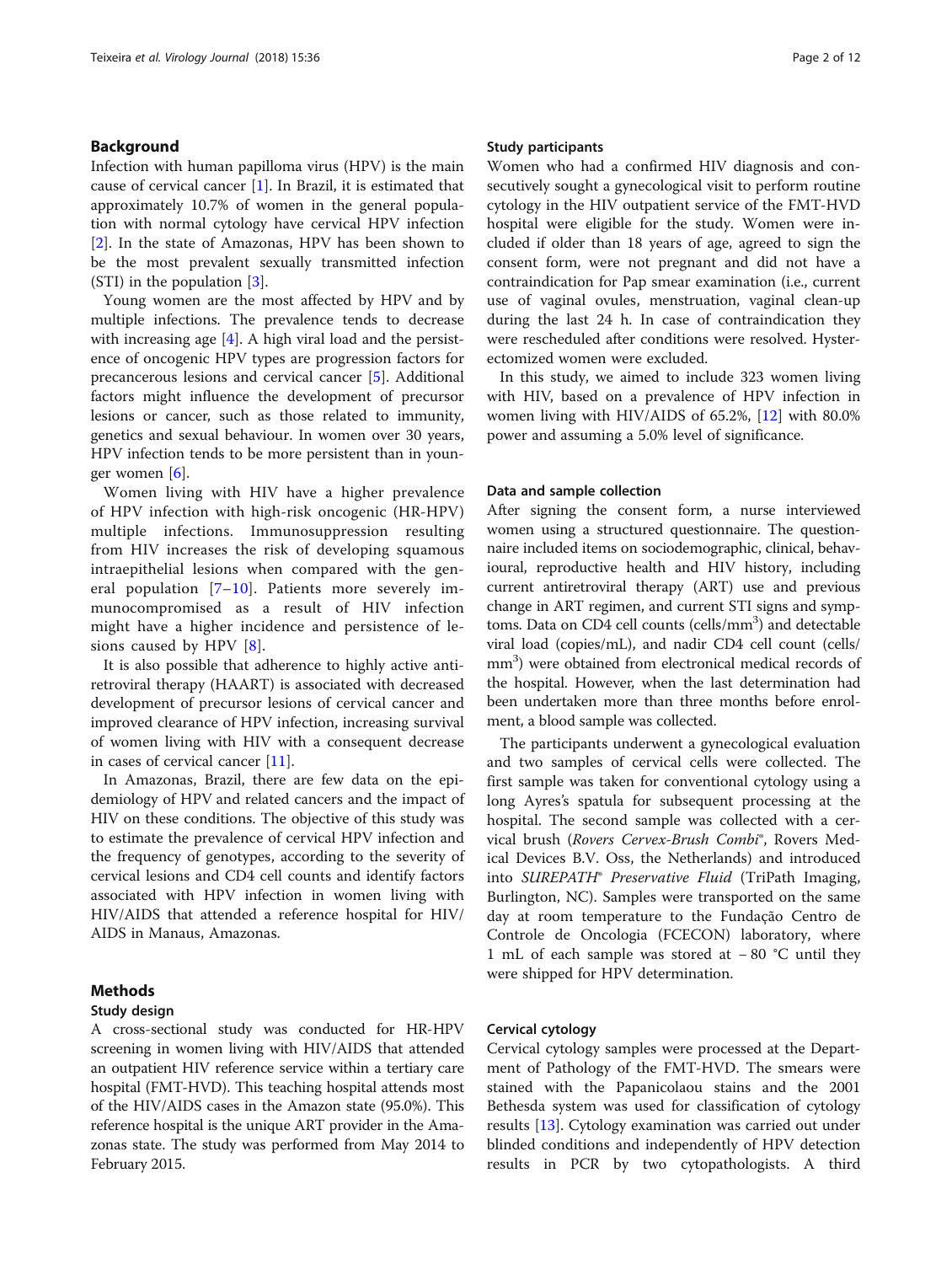cytopathologist evaluated discordant results, and if discordancy persisted, agreement was reached between the three.

# HPV detection and typing

Samples for HR-HPV determination were shipped to the Instituto de Câncer do Estado do São Paulo (ICESP). They were processed using the BD Onclarity™  $HPV$ Assay (BD Diagnostics, Sparks, MD), which can detect 14 HR-HPV genotypes by simultaneous identification of the HR types 16, 18, 31, 45, 51, 52, and due to the limits of this test, other HR genotypes reported by genotype group (33/58; 56/59/66; 35/39/68). The BD Onclarity™ HPV Assay has shown good performance when compared with Hybrid Capture 2, with specificity ranging from 50.3 to 95.2% and sensitivity from 95.2 to 98.0% [[14,](#page-10-0) [15](#page-10-0)]. Molecular testing was performed using the automated BD Viper™ LT System (BD Diagnostics, Sparks, MD). HR-HPV detection was carried out under blinded conditions with regard to subjects' characteristics and cytology results.

# Data analysis

Data were analyzed using Stata 10.0 (StataCorp LP, College Station, TX). Data were described using percentages and medians with interquartile ranges (IQR), as appropriate. Prevalence and 95.0% confidence interval (CI) were calculated. The results were categorized according to CD4 cell counts (< 200; 200−499; ≥500 cells/mm<sup>3</sup>). Comparisons between HR-HPV infected and noninfected women were formally carried out using for categorical variables the  $X^2$  test, and for continuous variables, the student-t test or the Fisher exact test (when expected frequencies were less than 5), or the U-Mann Whitney test (for non-parametric variables). To ascertain associations between potential risk factors and HR-HPV infection, prevalence odds ratios (pOR) were calculated with their corresponding 95.0% CI. For the multivariate analysis, pOR were calculated by multiple logistic regression modelling that included covariates for potential confounders, and for factors that were statistically significant ( $p < 0.1$ ) at univariate analysis. All tests were two-tailed and the  $p$ -value less than 0.05 was considered statistically significant.

The agreement for the blinded and independently cytology reading was measured through the percentage of overall agreement, the percentage of positive agreement, percentage of negative agreement, and the prevalenceadjusted bias-adjusted (PABA)-kappa coefficient, by lesion severity.

# Ethics

The study was approved by the Ethical Institutional Review Board of FMT-HVD (number: 466/2012). Patients gave their signed consent to participate. All women were informed about conventional cytology and HR-HPV detection results. Colposcopy and biopsy were performed following recommendations of the Brazilian Ministry of Health [\[16](#page-10-0)]. The study is reported following the STROBE statement and using its checklist for cross-sectional studies [\[17\]](#page-10-0).

# Results

# Study population description

A total of 331 women were pre-screened and all agreed to participate in the study. Among these, six were excluded because no HIV positive result could be documented in the medical record. Thus, the total number of participants available for analysis was 325. Their median age was 40.7 years (IQR: 33.1–46.2). A total of 299 women living with HIV had a valid PCR result and 324 a valid result in conventional cytology. The median CD4 cell count with IQR among ART users and ART-naïve when HIV was diagnosed was 321 (173–487) and 620 (422–739). The median (IQR) CD4+ cell count among ART users and patients not on ART was 257 (133–283) and 197.5 (88–314.5), respectively.

Table [1](#page-3-0) shows the socio-demographic, risk behaviour, reproductive health and HIV history, and current sexually transmitted infections signs and symptoms. Women living with HIV with an HR-HPV-positive result were younger than those with HR-HPV-negative results (median in years:  $38.8$  vs.  $41.1$ ,  $p$ -value= 0.3). A higher proportion of those with an HR-HPV-positive result had not performed previously cervical cytologies than those with an HR-HPV-negative result (75.0% vs. 25.0%,  $p$ -value= 0.02), and most frequently had CD4 cells with counts< 200 cells/mm<sup>3</sup> than women with HP-HPVnegative result  $(40.7\% \text{ vs. } 59.3, \text{ p-value}=0.001)$ . In general, in each age group, women with a CD4 cell count < 200 cells/ $mm<sup>3</sup>$  had a higher HR-HPV prevalence than women with higher CD4 cell counts, although 95.0% CI was large, suggesting a small number In the CD4 cell count  $< 200$  cells/mm<sup>3</sup> category.

# HR-HPV prevalence, associated factors, and genotype distribution by age and CD4 cell count category

The results of the PCR screening showed that 93 out of 299 women were infected with HR-HPV, resulting in a prevalence of 31.1% (95.0% CI: 25.8–36.4). The distribution of age specific HR-HPV prevalence ranged from 25.4% in the age group 31–35 years to 43.5% in those aged > 50 years. The proportion seemed to increase from 36 years onwards, peaking at older women (Fig. [1](#page-5-0)) although this pattern was not statistically significant ( $p$ -value = 0.07). HR-HPV prevalence by CD4 cell group was 23.8% in those with  $CD4 > 500$  cell/mm<sup>3</sup>, 34.2% in 200–499 cell/mm3 and 59.3% in < 200 cell/mm<sup>3</sup> . The proportion increased with decreasing CD4 cell count,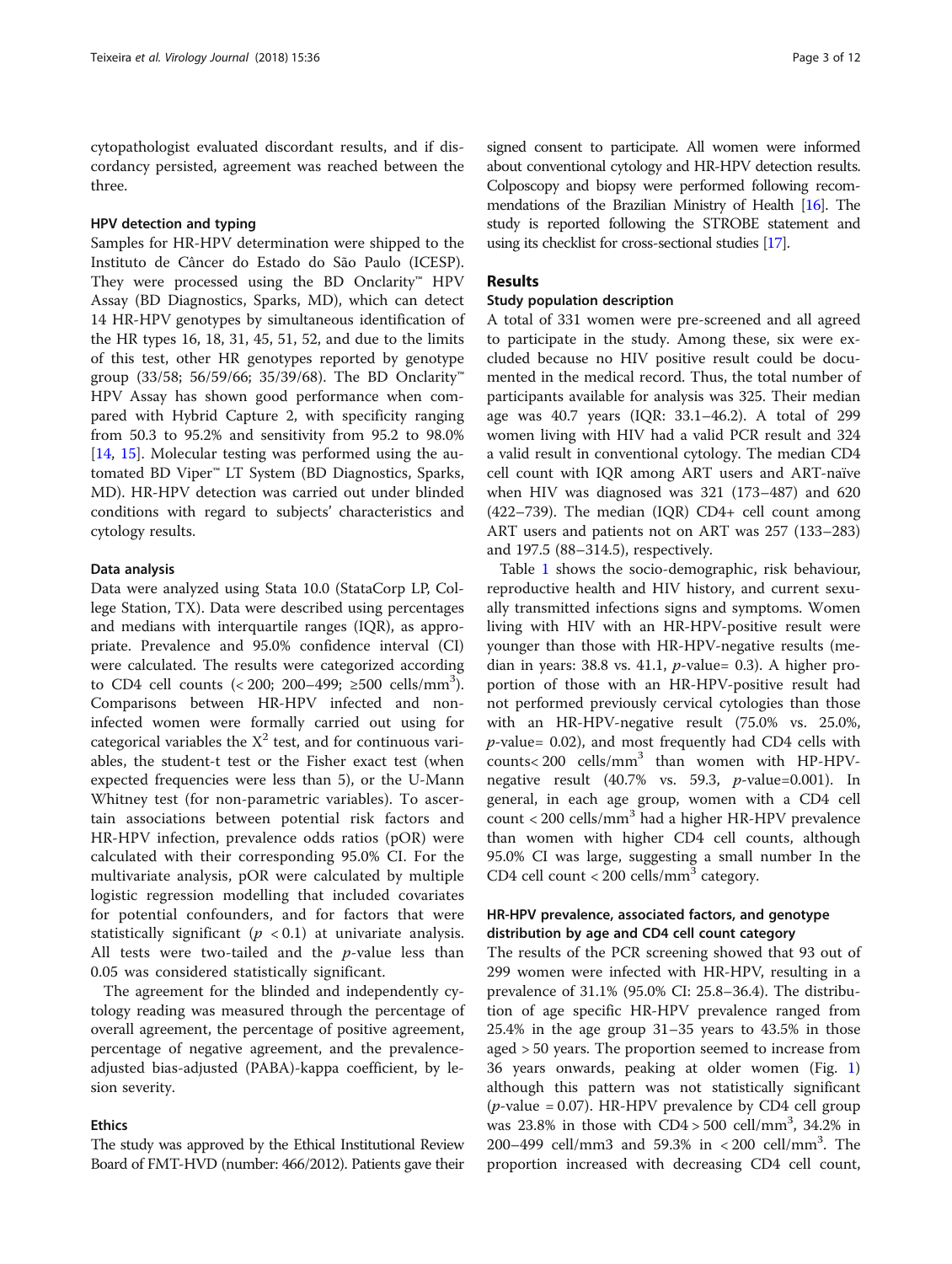| Variables                                                   | HR-HPV negative<br>$n = 206$ N (%)<br>Median (IQR) | HR-HPV positive<br>$n = 93$ N (%)<br>Median (IQR) | Crude pOR<br>$(95.0\% \text{ Cl})$ | $p$ -value | Adjusted pOR<br>$(95.0\%$ CI) | $p$ -value |
|-------------------------------------------------------------|----------------------------------------------------|---------------------------------------------------|------------------------------------|------------|-------------------------------|------------|
| Sociodemographic                                            |                                                    |                                                   |                                    |            |                               |            |
| Age in years ( $N = 299$ )                                  | 41.1 (45.9-33.5)                                   | 38.8 (31.2-44.4)                                  | $0.9(0.9-1.0)$                     | 0.03       | $0.9(0.9-1.0)$                | 0.03       |
| $\leq 34$                                                   | 56 (27.2)                                          | 35 (37.6)                                         | $\mathbf{1}$                       |            |                               |            |
| $35 - 39$                                                   | 30 (14.6)                                          | 18 (19.3)                                         | $1.0(0.5-2.0)$                     | 0.91       | $\cdots$                      | $\cdots$   |
| $40 - 44$                                                   | 55 (26.7)                                          | 18 (19.4)                                         | $0.5(0.3-1.0)$                     | 0.27       | $\cdots$                      | $\cdots$   |
| $\geq 45$                                                   | 65 (31.5)                                          | 22 (23.7)                                         | $0.5(0.3-1.0)$                     | 0.06       | .                             | $\ldots$   |
| Civil status ( $N = 299$ )                                  |                                                    |                                                   |                                    |            |                               |            |
| Married/cohabitating                                        | 133 (64.6)                                         | 50 (53.8)                                         | 1                                  |            |                               |            |
| Single/not cohabitating                                     | 73 (35.4)                                          | 43 (46.2)                                         | $1.5(0.9-2.5)$                     | 0.08       | $\cdots$                      | $\ldots$   |
| Level of education ( $N = 299$ )                            |                                                    |                                                   |                                    |            |                               |            |
| < Primary school                                            | 42 (20.4)                                          | 25 (26.8)                                         | $\mathbf{1}$                       |            |                               |            |
| At least primary school                                     | 164 (79.6)                                         | 68 (73.2)                                         | $1.4(0.8-2.5)$                     | 0.21       |                               | .          |
| Currently working ( $N = 299$ )                             |                                                    |                                                   |                                    |            |                               |            |
| Yes                                                         | 83 (40.3)                                          | 31(33.3)                                          | 1                                  |            |                               |            |
| No                                                          | 123 (59.7)                                         | 62 (66.7)                                         | $1.3(0.8-2.2)$                     | 0.25       | .                             | $\cdots$   |
| Sexual behaviour and other risk behaviour                   |                                                    |                                                   |                                    |            |                               |            |
| Current smokers ( $N = 299$ )                               |                                                    |                                                   |                                    |            |                               |            |
| No                                                          | 191 (92.7)                                         | 88 (94.6)                                         | $\mathbf{1}$                       |            |                               |            |
| Yes                                                         | 15(7.3)                                            | 5(5.4)                                            | $0.7(0.2 - 2.0)$                   | 0.54       | $\cdots$                      |            |
| Age at first sex (years) ( $N = 297$ )                      |                                                    |                                                   |                                    |            |                               |            |
| $\leq 15$                                                   | 108 (52.4)                                         | 44 (48.4)                                         | $0.8$ $(0.5-1.3)$                  | 0.52       | .                             | $\ldots$   |
| >15                                                         | 98 (47.6)                                          | 47 (51.6)                                         | 1                                  |            |                               |            |
| Sexual partners in life to date ( $N = 297$ )               |                                                    |                                                   |                                    |            |                               |            |
| < 4                                                         | 60 (29.3)                                          | 28 (30.4)                                         | 1                                  |            |                               |            |
| 4 to 7                                                      | 65 (31.7)                                          | 32 (34.8)                                         | $1.0(0.5-1.9)$                     | 0.87       | $\cdots$                      | .          |
| $\geq 8$                                                    | 80 (39.0)                                          | 32 (34.6)                                         | $0.8$ $(0.4-1.5)$                  | 0.62       | $\cdots$                      | $\cdots$   |
| Regular partner currently ( $N = 299$ )                     |                                                    |                                                   |                                    |            |                               |            |
| Yes                                                         | 148 (71.8)                                         | 62(66.7)                                          | $\mathbf{1}$                       |            |                               |            |
| No                                                          | 58 (28.2)                                          | 31 (33.3)                                         | $1.2(0.7-2.1)$                     | 0.37       | $\cdots$                      | .          |
| Condom use at last sex with regular partner ( $N = 210$ )   |                                                    |                                                   |                                    |            |                               |            |
| Yes                                                         | 107 (72.3)                                         | 45 (72.6)                                         | $\mathbf{1}$                       |            |                               |            |
| No                                                          | 41 (27.7)                                          | 17 (27.4)                                         | $0.9(0.5-1.9)$                     | 0.97       | $\cdots$                      | .          |
| Occasional sex partner currently ( $N = 299$ )              |                                                    |                                                   |                                    |            |                               |            |
| No                                                          | 184 (89.3)                                         | 82 (88.2)                                         | 1                                  |            |                               |            |
| Yes                                                         | 22 (10.7)                                          | 11(11.8)                                          | $1.1(0.5-2.4)$                     | 0.78       | $\cdots$                      | $\cdot$    |
| Condom use at last sex with occasional partner ( $N = 33$ ) |                                                    |                                                   |                                    |            |                               |            |
| Yes                                                         | 16(72.7)                                           | 8(72.7)                                           | $\mathbf{1}$                       |            |                               |            |
| No                                                          | 6(27.3)                                            | 3(27.3)                                           | $1.0(0.2 - 5.0)$                   | 1.00       | $\cdots$                      | $\cdots$   |
| Reproductive and sexual health                              |                                                    |                                                   |                                    |            |                               |            |
| Current oral contraceptive use ( $N = 299$ )                |                                                    |                                                   |                                    |            |                               |            |
| Yes                                                         | 202 (98.1)                                         | 90 (96.7)                                         | $\mathbf{1}$                       |            |                               |            |
| No                                                          | 4(1.9)                                             | 3(3.3)                                            | $1.6(0.3 - 7.6)$                   | 0.50       | $\ldots$                      | $\cdots$   |

<span id="page-3-0"></span>

|  | Table 1 Description of population characteristics and results of bivariable and multivariable analysis for risk factors related to |  |  |  |  |
|--|------------------------------------------------------------------------------------------------------------------------------------|--|--|--|--|
|  | HR-HPV infection among women living with HIV in Manaus, Amazonas                                                                   |  |  |  |  |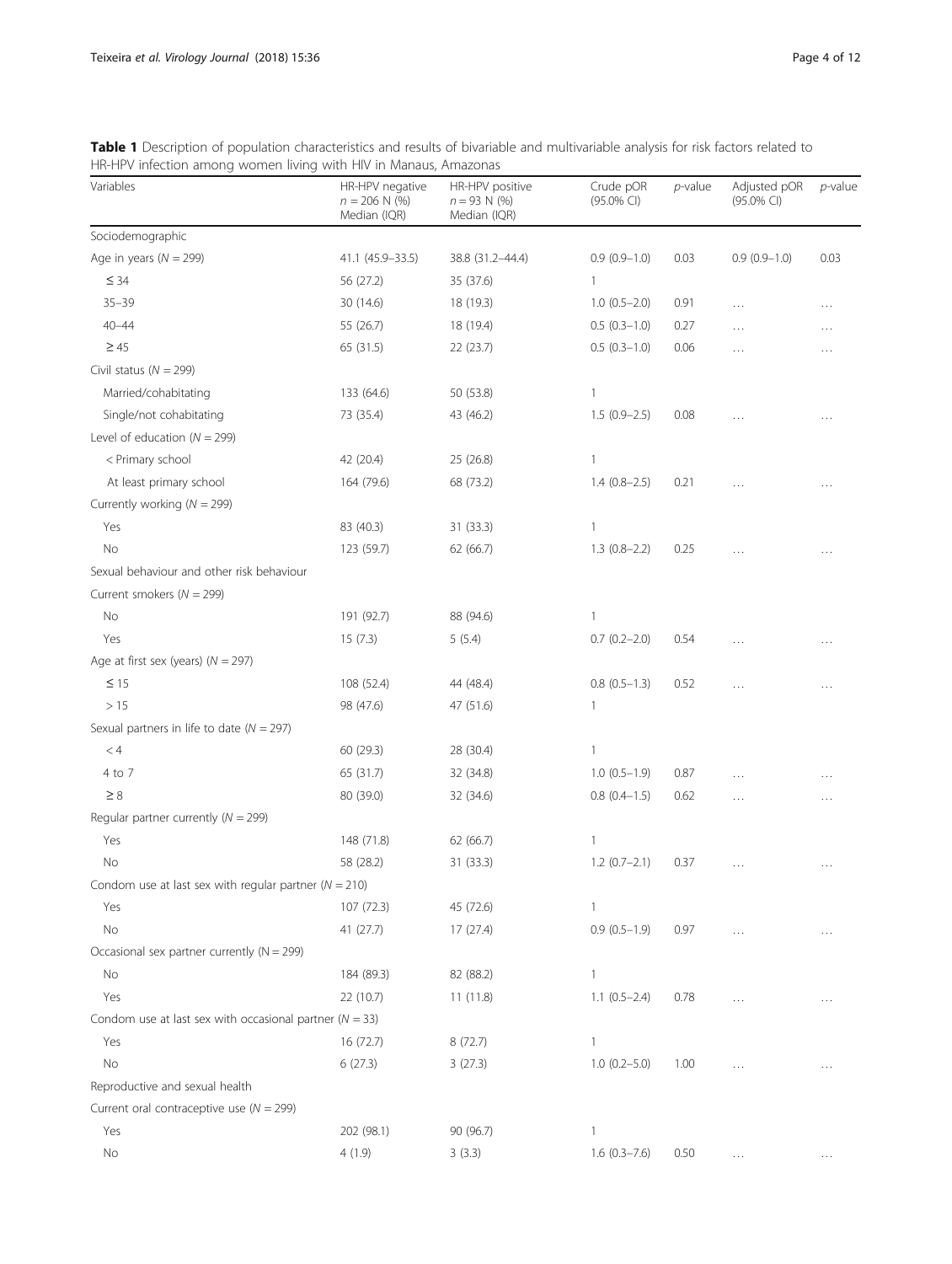| Variables                                                    | HR-HPV negative<br>$n = 206$ N (%)<br>Median (IQR) | HR-HPV positive<br>$n = 93$ N (%)<br>Median (IQR) | Crude pOR<br>$(95.0\%$ CI) | $p$ -value | Adjusted pOR<br>(95.0% CI) | $p$ -value |
|--------------------------------------------------------------|----------------------------------------------------|---------------------------------------------------|----------------------------|------------|----------------------------|------------|
| Previous cervical cytology ( $N = 299$ )                     |                                                    |                                                   |                            |            |                            |            |
| Yes                                                          | 204 (99.0)                                         | 87 (93.6)                                         | 1                          |            |                            |            |
| No                                                           | 2(1.0)                                             | 6(6.4)                                            | $7.0(1.3-35.5)$            | 0.02       | $\cdots$                   | .          |
| Ever had an STI ( $N = 299$ )                                |                                                    |                                                   |                            |            |                            |            |
| No                                                           | 146 (70.9)                                         | 65 (69.9)                                         | 1                          |            |                            |            |
| Yes                                                          | 60 (29.1)                                          | 28 (30.1)                                         | $1.0(0.6-1.7)$             | 0.86       | $\cdots$                   | $\cdots$   |
| Parity ( $N = 299$ )                                         |                                                    |                                                   |                            |            |                            |            |
| Nulliparous                                                  | 11(5.3)                                            | 10(10.8)                                          | 1                          |            |                            |            |
| $1$ to $3$                                                   | 97 (47.0)                                          | 39 (41.9)                                         | $0.4(0.1-1.1)$             | 0.09       | $\cdots$                   | $\cdots$   |
| $\geq 4$                                                     | 98 (47.7)                                          | 44 (47.3)                                         | $0.4(0.2-1.2)$             | 0.14       | .                          | $\cdots$   |
| Ever had an abortion ( $N = 278$ )                           |                                                    |                                                   |                            |            |                            |            |
| No                                                           | 90 (46.2)                                          | 44 (53.0)                                         | 1                          |            |                            |            |
| Yes                                                          | 105 (53.8)                                         | 39 (47.0)                                         | $0.7(0.4-1.2)$             | 0.30       | $\cdots$                   | $\cdots$   |
| HIV history                                                  |                                                    |                                                   |                            |            |                            |            |
| Time since HIV diagnosis in years ( $N = 298$ )              | $6(3-10)$                                          | $5(2-10)$                                         | $0.9(0.9-1.0)$             | 0.53       | $\cdots$                   | .          |
| CD4 cell count nadir <sup>b</sup> ( $N = 294$ )              | 195 (83-317)                                       | 221 (86-357)                                      | $1.0(0.9-1.0)$             | 0.90       | .                          | $\cdots$   |
| CD4 cells/mm <sup>3a</sup> (N = 298)                         | 348 (197-550)                                      | 322 (162-491)                                     | $0.9(0.9-1.0)$             | 0.30       |                            |            |
| $\geq$ 500                                                   | 115(56.1)                                          | 36 (38.7)                                         | 1                          |            | 1                          |            |
| 200-499                                                      | 79 (38.5)                                          | 41 (44.1)                                         | $1.6(0.9-2.8)$             | 0.06       | $1.6(0.9-2.8)$             | 0.06       |
| < 200                                                        | 11(5.4)                                            | 16 (17.2)                                         | $4.7(2.0 - 11.3)$          | < 0.001    | $4.7(2.0 - 11.3)$          | < 0.001    |
| Detectable viral load (copies/mL) <sup>a</sup> ( $N = 298$ ) | 6049 (390-32,000)                                  | 11,112.5 (1070-43,258.5)                          | $1.0(0.9-1.0)$             | 0.60       |                            |            |
| Current ART ( $N = 299$ )                                    |                                                    |                                                   |                            |            |                            |            |
| Yes                                                          | 185 (89.8)                                         | 78 (83.9)                                         | 1                          |            |                            |            |
| No                                                           | 21 (10.2)                                          | 15 (16.1)                                         | $1.6(0.8-3.4)$             | 0.14       | $\cdots$                   | .          |
| Previous change in ART regimen ( $N = 270$ )                 |                                                    |                                                   |                            |            |                            |            |
| No                                                           | 119 (62.9)                                         | 44 (54.3)                                         | 1                          |            |                            |            |

| Table 1 Description of population characteristics and results of bivariable and multivariable analysis for risk factors related to |  |
|------------------------------------------------------------------------------------------------------------------------------------|--|
| HR-HPV infection among women living with HIV in Manaus, Amazonas (Continued)                                                       |  |

Yes 70 (37.1) 37 (45.7) 1.4 (0.8–2.4) 0.18 … … ART Antiretroviral therapy, CI Confidence interval, IQR Interquartile range, pOR Prevalence odds ratio, SD Standard deviation, STI Sexually transmitted infection,  $p$ -value < 0.05: statistically significant

<sup>a</sup>Most recent blood test collected within 3 months before enrolment

<sup>b</sup>lt is the lowest CD4 cell count of the patient

although this pattern was not statistically significant  $(p$ -value = 0.62).

The most prevalent HR-HPV types among 93 HR-HPV-positive and HIV positive women were HPV pool-56/59/66 (32.3%), HPV-35/39/68 (28.0%) and isolated HPV-52 (21.5%), HPV-58 (20.4%), HPV-16 (19.4%), HPV-45 (12.9%), HPV-31 (11.8%), and HPV-18 (2.2%) (Fig. [2](#page-5-0)). Multiple infections (range: 2–4 types) were identified in 40 of 93 women (43.0%). The prevalence of women with multiple HR-HPV infections was 13.4% (40/299) (95.0% CI: 9.5%–17.3). Among cases of multiple infection  $(N = 40)$ , the prevalence of HPV-16 was 27.5% ( $n = 11$ ), of HPV-18 was 5.0% ( $n = 2$ ) and of HPV-52 was 35.0% ( $n = 14$ ). Multiple infections had a higher HR-HPV prevalence in older age groups (41–45 years: 18.9%; 46–50 years: 18.9%; > 50 years: 17.4%) than in younger age groups (< 26 years: 7.3%; 26–30 years: 13.2%; 31–35 years: 11.9%) but no trend with age was found  $(p-value = 0.10)$ .

When compared with HR-HPV-negative women, those with a HR-HPV-positive result were younger, a lower proportion had undertaken a cervical cytology ever, had a lower median CD4 cell count at last determination, and a higher proportion had CD4 cell count  $<$  200 cell/mm<sup>3</sup> (Table [1](#page-3-0)). Results from the multivariable analysis showed that increasing age was associated with a decreased risk of HR-HPV infection with an adjusted pOR of 0.9 (95.0% CI: 0.9–1.0,  $p$ -value= 0.03) for each additional year. The only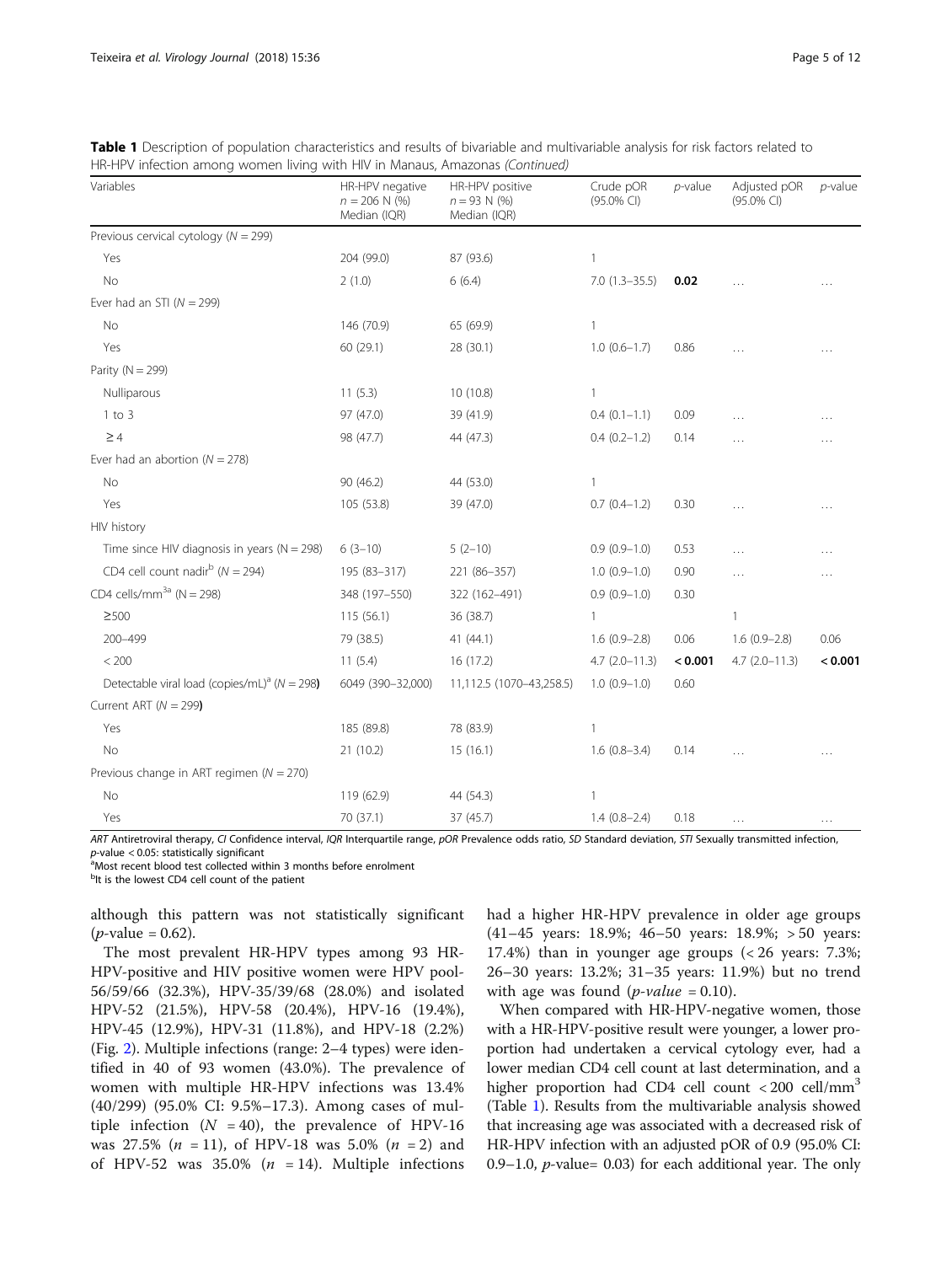<span id="page-5-0"></span>



factor statistically significant associated with HR-HPV infection was CD4 cell count: women with CD4 cell count  $<$  200 cell/mm<sup>3</sup> had an pOR of having HR-HPV that was 4.7 (95.0% CI: 2.0–11.3, p-value < 0.001) times greater than that of women with CD4 cell count  $\geq$ 500 cells/mm<sup>3</sup>.

# Relationship between HR-HPV infection, conventional cytology results, and CD4 cell counts

Overall, 84.2% (275) of women had a normal cytology, 2.7% (9) ASCUS, 1.7% (5) ASC-H, 8.1% (25) LSIL, 3.4% (10) HSIL, and no cancer cases. The proportion of cytological abnormalities was higher in women with HR-HPV-positive than in women with a negative HR-HPV-result. (Additional file [1](#page-9-0): Table S1).

By cytological grade, the prevalence of HR-HPV was 37.5% in ASC-US, 80.0% in ASC-H, 87.5% in LSIL, and 100.0% in HSIL. The prevalence of HR-HPV increased with the degree of cytological abnormalities, ranging from 21.9% among women with normal cytology to 100.0% among women with HSIL (p-value for trend

< 0.0001). The same pattern was observed by decreasing CD4 cell count groups (Table [2\)](#page-6-0).

HPV- 56/59/66 (either 56, 59, 66 or any combination of these three types) was the most prevalent genotype (52.3%) among 21 HR-HPV-positive women with LSIL and the most prevalent one (60.0%) among 10 HR-HPVpositive women with HSIL in a total of 93 women coinfected with HR-HPV and HIV (Table [3](#page-7-0)). The second most common genotypes for LSIL were HPV-16 (23.8%) and HPV-35/39/68 (23.8%), whereas for HSIL HPV-16 was found in half (50.0%) of these women. None of the women with LSIL and HSIL were infected with HPV-18. The prevalence of HR HPV genotype increased by cytological grade in HPV-16, HPV-31, HPV-45, HPV-33/58, and HPV- single infection and multiple infection ( $p$ -value for trend <0.001), and in HPV-52 ( $p$ -value for trend  $= 0.04$ ).

Compared to those with single infections, women with multiple HR-HPV infections had a higher prevalence of LSIL (42.9% vs. 57.1%,  $p < 0.001$ ) and HSIL (20.0% vs. 80.0%,  $p < 0.001$ ). In women with multiple HR-HPV infections, the degree of severity of cytological lesions was strongly correlated with a decreased CD4 cell count (Additional file [1](#page-9-0): Table S2).

Figure [3](#page-6-0) shows that in the HSIL category, women with CD4 counts  $\geq$  500 cell/mm<sup>3</sup> had a lower proportion of multiple HR-HPV-infections (50.0%) than those with CD4 200–499 cell/mm<sup>3</sup> (80.0%) and those with  $CD4 < 200$  cell/mm<sup>3</sup> (100.0%).

The overall agreement for conventional cytology observed between the blinded first and second evaluators was 89.0%. By type of lesion, it was > 90.0% and the PABA-kappa statistic ranged from 0.82–0.97 (Additional file [1:](#page-9-0) Table S3).

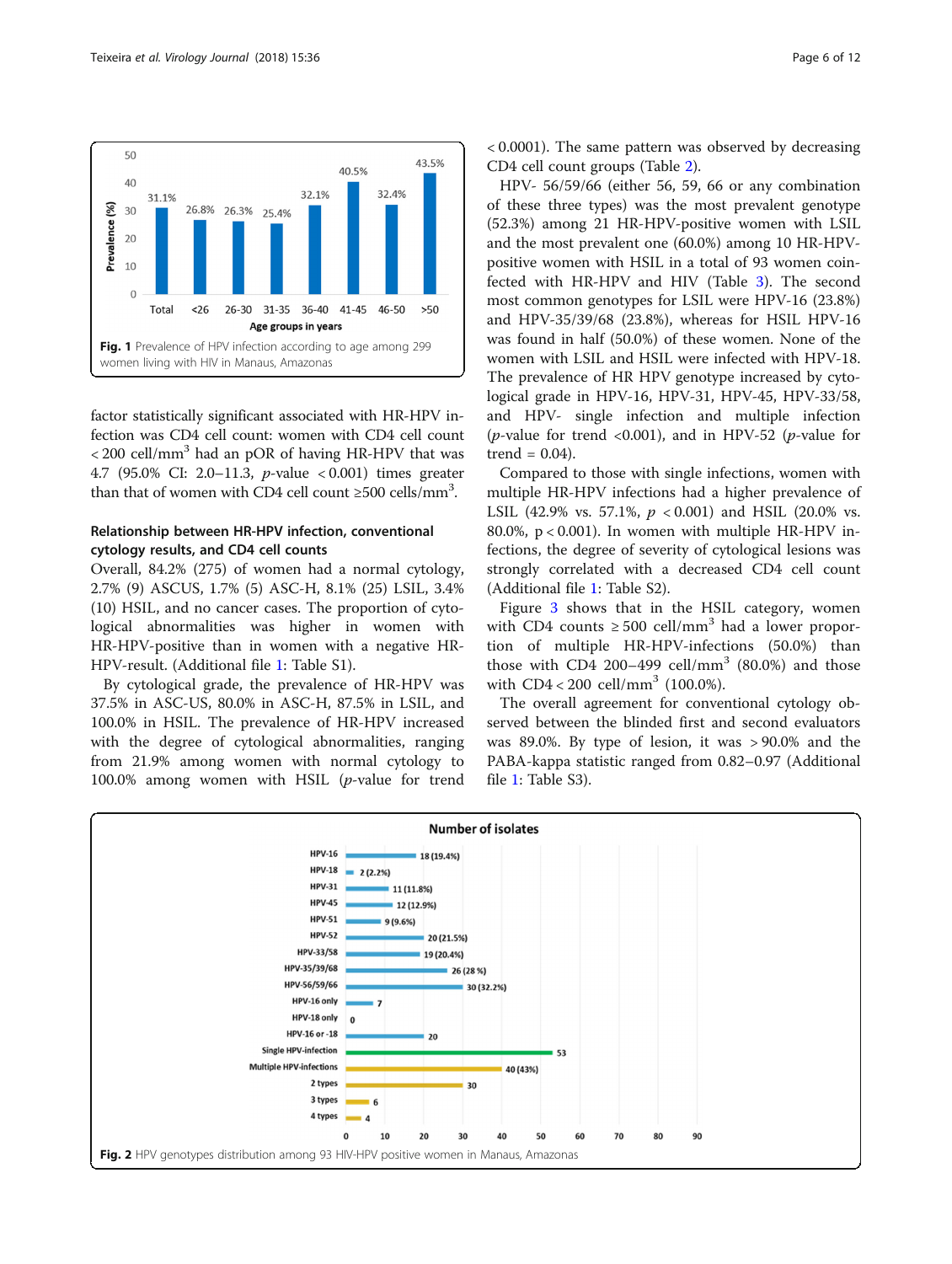| <b>HR-HPV Prevalence</b> |               |                                    |                                  |                                  |  |  |  |
|--------------------------|---------------|------------------------------------|----------------------------------|----------------------------------|--|--|--|
| Cytology                 | General       | $CD4 \ge 500$ cell/mm <sup>3</sup> | CD4 200-499 cell/mm <sup>3</sup> | $CD4 < 200$ cell/mm <sup>3</sup> |  |  |  |
| Unsatisfactory           | 0             | 0                                  |                                  | 0                                |  |  |  |
| Normal                   | 55/251 (21.9) | 27/139 (19.4)                      | 20/94 (21.3)                     | 8/17(47.1)                       |  |  |  |
| ASC-US                   | $3/8$ (37.5)  | 1/1(100)                           | 1/4(25)                          | $1/3$ (33.3)                     |  |  |  |
| ASC-H                    | 4/5(80.0)     | 2/2(100)                           | 2/3(66.7)                        | $\mathbf 0$                      |  |  |  |
| LSIL                     | 21/24 (87.5)  | 4/6(66.7)                          | 13/14 (92.9)                     | 4/4(100)                         |  |  |  |
| <b>HSIL</b>              | 10/10 (100)   | 2/2(100)                           | 5/5(100)                         | 3/3(100)                         |  |  |  |

<span id="page-6-0"></span>Table 2 HR-HPV prevalence as determined by PCR, according to the cytological findings and HIV viral load among women living with HIV in Manaus, Amazonas

ASC-H Atypical Squamous Cells of Undetermined Significance, when it is not possible to disregard high degree lesions; ASC-US Atypical Squamous Cells of Undetermined Significance, LSIL Low-grade Squamous Intraepithelial Lesions, HSIL High-grade Squamous Intraepithelial Lesions, HR-HPV High Risk Human Papillomavirus

# **Discussion**

This study provides evidence about the prevalence of HR-PV infection, their associations, and cervical lesions among women living with HIV, an area of research with scarce literature from the Amazonas.

The prevalence of HR-HPV infection found, 31.1%, is approximately half of that found in another study in HIV positive women in Amazonas (61.6%) [\[18\]](#page-10-0). This discrepancy could be explained because in the latter study women were younger (median age: 32 years [IQR]: 27–38, vs. 40.7 years [IQR]: 33.1–46.2) and a peak among younger women has been described in a number of countries [[19](#page-10-0)]. In the same study, women had a lower median CD4 cell count at enrolment (338.5 [IQR: 211.5–513.3] cells/ mm<sup>3</sup> vs. 504.0 [IQR: 321.0–676.5], which can limit the clearance of the virus, and 16.0% of women were commercial sex workers, which is a highly HPV exposed population [[20\]](#page-10-0). Other studies in Brazil involving HIV positive women have found higher prevalence of HR-HPV from 35.7% to 98.0% [[12](#page-10-0), [21](#page-10-0)–[24](#page-10-0)]. The differences with the results from other studies might be partly explained by information bias. Indeed, the study design used does not allow to differentiate between prevalent, incident and persistent HR-HPV infection leading to misclassification of the infection status and limiting comparability of our estimates with those from other studies.

We found that 43.0% of HR-HPV-infected women had multiple infections, which is in agreement with other Brazilian, ranging from 32.2% to 64.8% [[24](#page-10-0)–[27](#page-10-0)] and ranged from 52.0% to 64.3% in international studies [[28](#page-10-0), [29\]](#page-10-0). Women living with HIV are more likely to harbor multiple HPV infection than immunocompetent women [[30\]](#page-10-0) which is associated with an increased risk of intraepithelial neoplasia and of cancer [[31,](#page-10-0) [32](#page-10-0)]. This probably reflects the effect of HIV-induced immunosuppression [[33\]](#page-10-0) rather than sexual risk behaviour [\[34\]](#page-10-0).

In the present study, we found a wide diversity regarding HR-HPV types and their distribution, with HPV-52, HPV-16 and HPV-45 being the most frequent individual types. However, this needs to be taken with caution because the PCR method used did not allow the measurement for all individual genotypes and the various

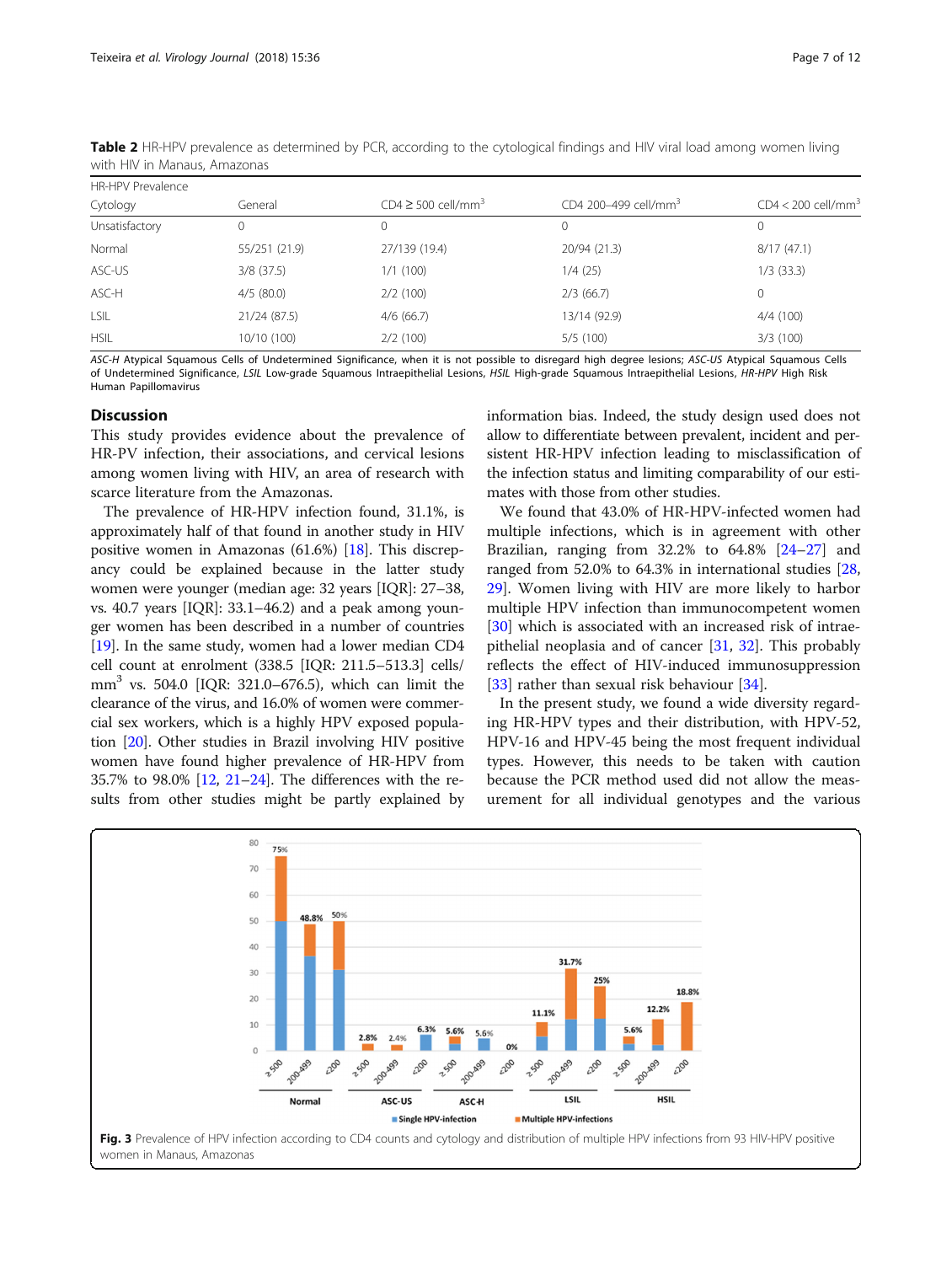<span id="page-7-0"></span>Table 3 Distribution of HR-HPV genotype according to cytology results in 93 HPV-HIV positive women in Manaus, Amazonas

|                         | Normal ( $n = 55$ ) | ASC-US $(n = 3)$ | ASC-H $(n=4)$ | LSIL $(n = 21)$ | HSIL $(n = 10)$ | p-test for trends |
|-------------------------|---------------------|------------------|---------------|-----------------|-----------------|-------------------|
| <b>HPV-16</b>           | 6(10.9)             | 1(33.3)          | 1(25.0)       | 5(23.8)         | 5(50.0)         | < 0.001           |
| <b>HPV-18</b>           | 1(1.8)              | 0(0.0)           | 1(25.0)       | 0(0.0)          | 0(0.0)          | 0.30              |
| <b>HPV-31</b>           | 4(7.3)              | 0(0.0)           | 1(25.0)       | 4(19.0)         | 2(20.0)         | < 0.001           |
| $HPV-45$                | 4(7.3)              | 0(0.0)           | 1(25.0)       | 4(19.0)         | 3(30.0)         | < 0.001           |
| <b>HPV-51</b>           | 6(10.9)             | 1(33.3)          | 0(0.0)        | 2(9.5)          | 0(0.0)          | 0.17              |
| <b>HPV-52</b>           | 13 (23.6)           | 0(0.0)           | 1(25.0)       | 3(14.3)         | 3(30.0)         | 0.04              |
| HPV-33/58               | 9(16.4)             | 2(66.7)          | 1(25.0)       | 4(19.0)         | 3(30.0)         | < 0.001           |
| HPV-35/39/68            | 17 (30.9)           | 1(33.3)          | 0(0.0)        | 5(23.8)         | 3(30.0)         | 0.05              |
| HPV-56/59/66            | 18 (32.7)           | 0(0.0)           | 0(0.0)        | 11(52.3)        | 6(60.0)         | 0.05              |
| HPV-16 only             | 4(7.3)              | 0(0.0)           | 1(25.0)       | 0(0.0)          | 2(20.0)         | 0.44              |
| HPV-18 only             | (0.0)               | 0(0.0)           | 0(0.0)        | 0(0.0)          | 0(0.0)          | 0.30              |
| $HPV-16$ or $-18$       | 7(12.7)             | 1(33.3)          | 2(50.0)       | 5(23.8)         | 5(50.0)         | 0.40              |
| HPV- single infection   | 38 (69.1)           | 1(33.3)          | 3(75.0)       | 9(42.9)         | 2(20.0)         | < 0.001           |
| HPV- multiple infection | 17 (30.9)           | 2(66.7)          | 1(25.0)       | 12(57.1)        | 8(80.0)         | < 0.001           |
| 2 types                 | 13 (23.6)           | 2(66.7)          | 1(25.0)       | 9(42.9)         | 5(50.0)         | $\cdots$          |
| 3 types                 | 2(3.6)              | 0(0.0)           | 0(0.0)        | 1(4.8)          | 3(30.0)         | $\cdots$          |
| 4 types                 | 2(3.6)              | 0(0.0)           | (0.0)         | 2(9.5)          | 0(0.0)          | $\cdots$          |

p-value < 0.05: statistically significant

groupings of HPV types difficult the interpretation. As an example, the high prevalence of HPV-35/39/68 might be driven by HPV-35 alone and this type has been implicated in HSIL and invasive cervical cancer in women living with HIV [\[35,](#page-10-0) [36\]](#page-10-0). Women living with HIV are characterized by a wide variation of HPV genotypes, probably related to their sexual behaviour and the reactivation of latent infections, which can facilitate infection by different HPV genotypes. Contrary to what most studies suggest,[[10](#page-9-0), [12,](#page-10-0) [21](#page-10-0), [28](#page-10-0), [30,](#page-10-0) [37](#page-10-0)–[39\]](#page-10-0) HPV-16 was not the most common HPV type. This is in line with the results from other studies among indigenous populations in the Amazonas, [[40](#page-10-0)] among women living with HIV in Brazil, [[26](#page-10-0)] in the USA [[29](#page-10-0)] and in Africa, [\[41\]](#page-10-0) that corroborate our findings and place HPV-16 as not the most common type detected. It has been suggested that the contribution of HPV-16 correlates inversely with the overall HPV prevalence [[42](#page-10-0)]. This pattern is explained by a higher prevalence of other HPV types in areas where HPV is extremely common, and the increase is not explained by the contribution of any other single type. Nevertheless, HPV-16 was the most prevalent individual HPV type among HSIL lesions, which is consistent with the results of a meta-analysis that included 19,883 women living with HIV from 86 studies worldwide [[36](#page-10-0)]. This meta-analysis reported that HPV-16 positivity tended to increase with severity of cervical lesions. In Africa, HPV-16 accounts for 31.1% of HSIL and 46.6% of invasive cervical cancers. In Latin America, HPV-16 accounts for 37.5% of HSIL with no data available for invasive cervical cancers [[36](#page-10-0)].

A low number of cases of HPV-18 were detected although it ranks amongst the top positions in most regions [\[37](#page-10-0), [39\]](#page-10-0). In addition, HPV-18 accounts for a high proportion of HPV-positive in HSIL and invasive cervical cancers among women living with HIV [[36\]](#page-10-0). Likewise, in other studies involving women living with HIV the HPV-18 contribution has been low [[21,](#page-10-0) [24,](#page-10-0) [43](#page-10-0)–[45](#page-10-0)]. It has either not been commonly detected in Brazilian studies [\[46,](#page-10-0) [47\]](#page-11-0) or has shown a prevalence below 1.0% in asymptomatic women [[48](#page-11-0)–[50\]](#page-11-0). In two studies conducted in the Amazon region HPV-18 was not detected [[37](#page-10-0), [39\]](#page-10-0). It is unlikely that the low prevalence of HPV-18 found is related with the PCR method used. The BD Onclarity assay used showed good performance when compared with standard genotyping test [\[14](#page-10-0), [15](#page-10-0)]. For HPV-18 (single or multiple infection), the agreement with the GP5+/6+ LMNX assay was high, with a kappa of 0.93 (95.0% CI: 0.87–0.99) [\[51](#page-11-0)].

Age-specific HR-HPV distribution presented as a unimodal distribution skewed to the left although this pattern was not statistically significant. Although there are studies that indicate a higher prevalence of HPV in younger women,[[4,](#page-9-0) [52](#page-11-0)–[55](#page-11-0)] we observed a higher prevalence of HR-HPV prevalence among older women (> 50 years) which has also been described in some other studies [[10,](#page-9-0) [19,](#page-10-0) [32](#page-10-0), [56](#page-11-0)–[58\]](#page-11-0). It has been suggested that the increase in the perimenopause period may be due to higher rates of HPV persistence and recurrence at older ages rather than new HPV acquisition, [[59](#page-11-0)] and that viral characteristics such as HPV type and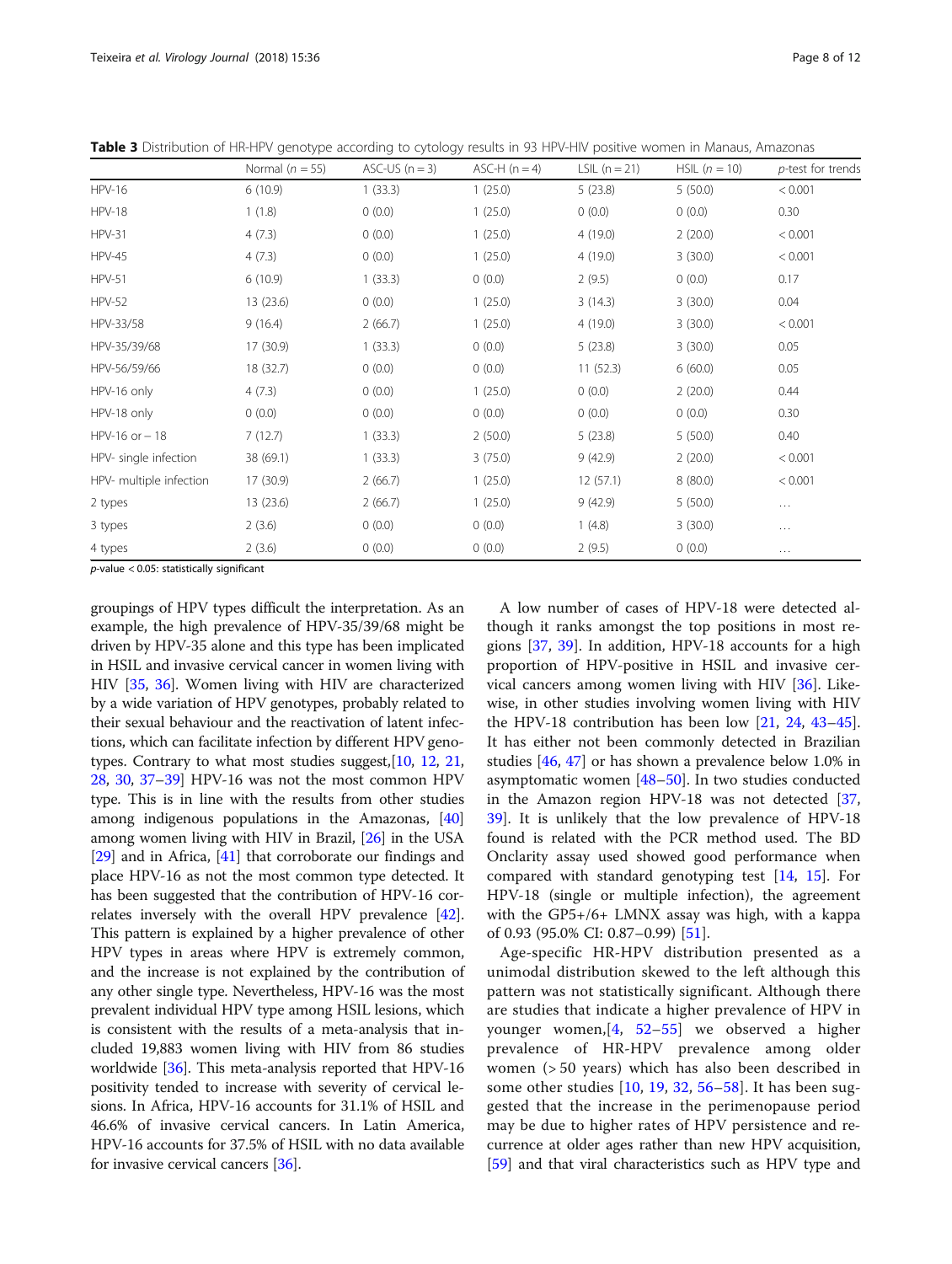variants, [[60\]](#page-11-0) weakened immune system, changes in sexual behaviour during middle age (both for men and women [[61](#page-11-0)]), or previous individual screening practices, may play a role [\[56\]](#page-11-0). The association between younger age and higher prevalence of HR-HPV is probably due to the presence of transient infections in this group of women; however, this association is generally observed in non-HIV infected women but is not consistent in women living with HIV/AIDS [\[62](#page-11-0)].

In multivariable analysis, increasing age presented only borderline association with an increasing risk of presenting HR-HPV. We did not observe a peak of prevalence among young women (< 26 years) which might be explained because only 13.0% in our sample were < 26 years and among them, only 11 (27.0%) were infected with HR-HPV.

In the present study we found a clear association between weakened immune status and infection by HR-HPV. In most studies of HIV and HPV, the magnitude of increased HPV prevalence was proportional to the severity of immunosuppression [\[10](#page-9-0), [18,](#page-10-0) [38,](#page-10-0) [63](#page-11-0)–[65\]](#page-11-0). While many HPV infections are transient, women living with HIV are more likely to have persistent HPV infections, [[66\]](#page-11-0) and in other studies the frequency of persistence varied inversely with CD4 cell count  $[62, 65]$  $[62, 65]$  $[62, 65]$ . These results suggest that HIV induced immunosuppression might cytological findings was 21.9%, higher than the global estimate of 16.1% reported a meta-analysis for women in the general population from Latin America [[42\]](#page-10-0). We found a high prevalence of LSIL (8.1%) and HSIL (3.4%) that reflects long-term persistent infections, in concordance with the high rates of multiple infections observed among HPV infected with these lesions [[10](#page-9-0), [25,](#page-10-0) [55](#page-11-0)]. Our results are consistent with other studies in which the presence of HPV in cytology with abnormal results ranged from 71.0% to 90.0% for LSIL [[10,](#page-9-0) [67](#page-11-0)], and between 80.6% to 100.0% for HSIL [[10](#page-9-0), [30,](#page-10-0) [67](#page-11-0)]. Worsening of immune status was correlated with severity of lesions, as previously described [\[68](#page-11-0)].

We found high diversity of HR-HPV types in women with abnormal cytology results. In our study, most cytological alterations were related to types 16, 31 and 45. HPV-16 was the most common type in HSIL, which has been reported in a meta-analysis of HIV positive women with HSIL, [\[30\]](#page-10-0) and in women from the general population [\[32\]](#page-10-0). Half of the HSIL cases presented HPV-16, which has high oncogenic potential and its presence is affected by the immunology status of the patient. The high prevalence of HR-HPV non-targeted by current vaccines does not reduce the importance of vaccination against HPV-16 and -18, proven genotypes with the highest carcinogenic potential. Furthermore, cross-protection has been described for HPV-45 and HPV-31 [\[69\]](#page-11-0). However, newer vaccines such as the nonavalent HPV vaccine present the possibility of better coverage for women [[70](#page-11-0)–[72\]](#page-11-0).

This study has some limitations. It did not include a truly population-based design, as study participants were recruited from a reference hospital. However, this hospital attends to 95.0% of HIV patients from the Amazonas. Our sample included women who had a prolonged history of HIV infection (median 6 years), most were taking HAART (87.9%), had previously cytology (97.2%), had a relatively immune competence status (median CD4 cell count  $504.0$  cell/mm<sup>3</sup>), and median age was  $40.7$  years. These women could have a higher self-care standard, higher accessibility to health care and better health, which would result in underestimating the true HR-HPV prevalence in the population. In addition, we did not measure variables such as nutrition and behaviour of male partners that can influence HPV DNA detection [[73](#page-11-0)–[75](#page-11-0)]. The BD Onclarity ™ HPV Assay used for PCR does not allow a measurement for all individual genotypes. The various groupings of HPV types are difficult to interpret. It was not possible to investigate associations of duration of ART and the results of HR-HPV and cervical lesion, since the duration of ART would not be accurate given that treatment interruptions was not collected. Regarding the study size, the background estimate used was based on Brazilian studies [\[12](#page-10-0), [22,](#page-10-0) [23\]](#page-10-0) (ranging from 63.0% to 98.0%) but was higher than those reported in international studies. In addition, the statistical power was low at 80.0%. These reasons might have influenced the accuracy of the estimates measured and the strength of the association in the multivariable model. This study has a cross sectional design which allows only for presentation of baseline information.

# Conclusions

In conclusion, we found a high prevalence of HR-HPV infection and cervical lesions among women living with HIV in Amazonas. We found a wide diversity of HR-HPV genotypes, being the most common ones individually HPV-52, HPV-16 and HPV-45, although the highest prevalence was found in the genotype groups 56/59/66 and 35/39/68. HPV-16 and HPV-18 were less common than other HPV types but 50.0% of women with HSIL had HPV-16. The most important determinant of HPV infection was a low CD4 cell count. Most abnormal cytological findings were observed in women with poor immunological status. HPV quadrivalent vaccination used in Brazil might not offer protection for an important fraction of HPV-related disease burden in women living with HIV given the high prevalence of non-targeted vaccine HR-HPV, some of which (eg. 35, 39, 45, 56) contribute to highgrade lesions. Newer vaccines such as the nonavalent HPV vaccine [[70](#page-11-0)–[72\]](#page-11-0) present the possibility of better coverage for women and will need to be evaluated. Strengthening preventive efforts is necessary to improve early detection through increasing accessibility to screening programs, adherence to follow-up among those with lesions, and intensifying health education for women living with HIV.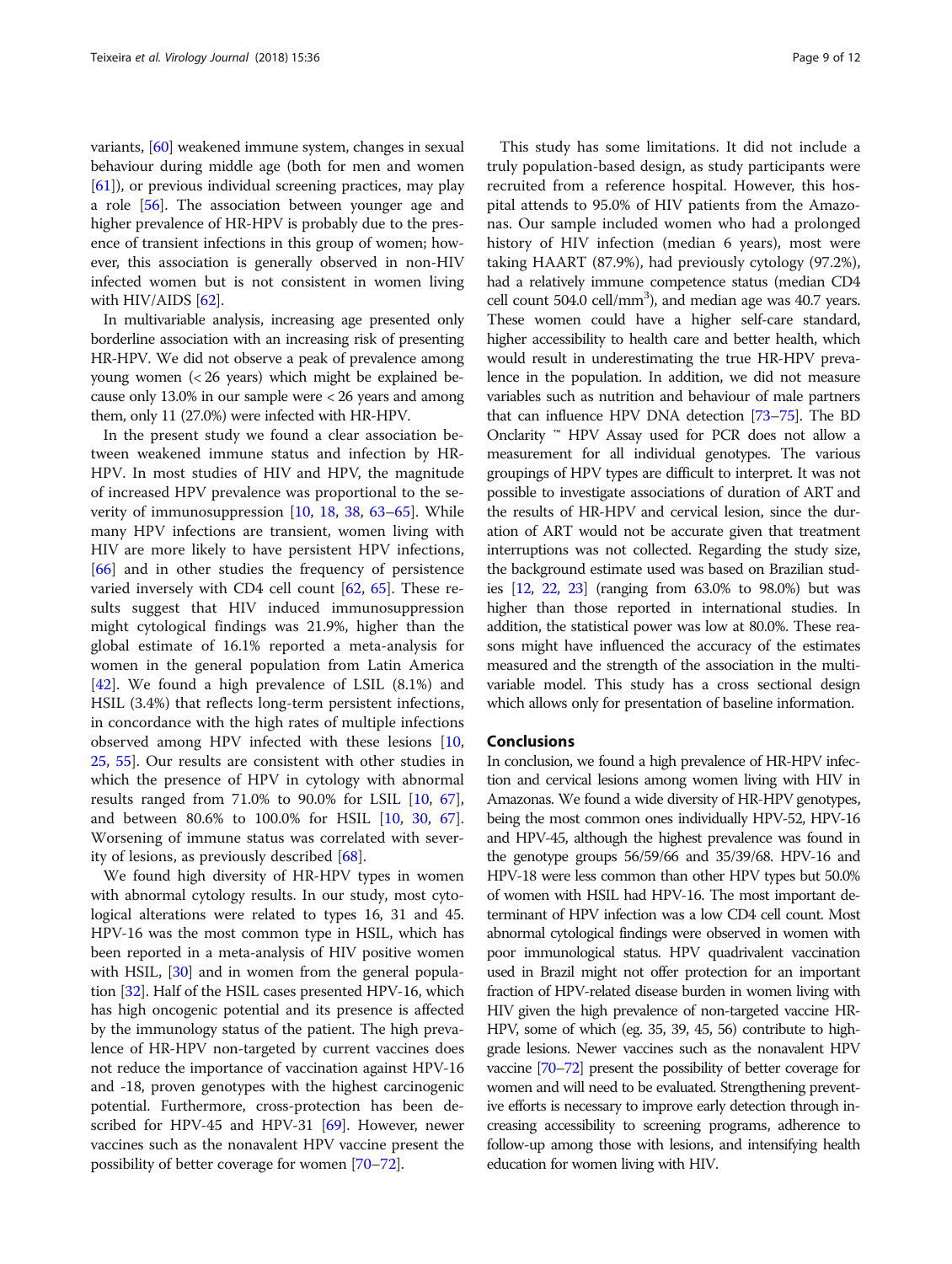# <span id="page-9-0"></span>Additional file

[Additional file 1:](https://doi.org/10.1186/s12985-018-0942-6) Table S1. Prevalence of conventional cytology results according to HPV status and CD4 counts among 298 women living with HIV in Manaus, Amazonas. Table S2 Association between cytological lesions and CD4 cell counts among women living with HIV in Manaus, Amazonas. Table S3 Agreement between blinded observers in the independent reading of conventional cytology by type of lesion (DOCX 19 kb)

#### Abbreviations

AOR: Adjusted Odds Ratio; ASC-H: Atypical Squamous Cells of Undetermined Significance, when it is not possible to disregard high degree lesions; ASC-US: Atypical Squamous Cells of Undetermined Significance; CD4: Molecule that is expressed on the surface of some T cells; CI: Confidence Interval; FCECON: Fundação Centro de Controle de Oncologia; HAART: Highly Active Antiretroviral Therapy; HIV: Human Immunodeficiency Virus; HPV: Human Papillomavirus; HR-HPV: High Risk HPV; HSIL: High-grade Squamous Intraepithelial Lesions; ICESP: Instituto de Câncer do Estado do São Paulo; LSIL: Low-grade Squamous Intraepithelial Lesions; OR: Odds Ratio; PCR: Polymerase Chain Reaction; SD: Standard Deviation; STI: Sexually Transmitted Infection

#### Acknowledgments

The authors would like to thank Dr. Luiz Carlos de Lima Ferreira, Dr. José de Ribamar Araújo, Dra. Rosilene Viana Andrade, Dr. Edson de Freitas Gomes, Dra. Ivanete de Lima Sampaio and Dra. Francisca Andrade de Queiroz, the team of pathology that read the cytology results, and Dra. Rosieny Santos Batalha, the gynecologist at FMT-HVD, Dr. José Eduardo Levi and Dr. Toni Ricardo Martins who performed the molecular analyzes, Heidy Halanna de Melo Farah Rondon and Vanessa Santarém who prepared the slides for liquid cytology, Jeana Rodrigues Benezar, Klyssia Godinho Silva and Elaine Cristina Anselmo Pedreno for the assistance during the inclusion of subjects in the study and all the women living with HIV that agreed to participate in the study.

#### Funding

This study had funding approved in the edict 009/2011 PRONEM of FAPEAM.

#### Availability of data and materials

Please contact author for data requests.

#### Authors' contributions

MFT participated in the drafting of the study, inclusion of subjects of the research and data collection, analysis and interpretation of the data and writing of the manuscript. MS participated in drafting the study, analysis and interpretation of data, writing of the manuscript and critical review of the manuscript. ALL participated in molecular biology data analysis and critical review of the manuscript. COF participated in the analysis of molecular biology data and critical review of the manuscript. KLT participated in the analysis of molecular biology data and supervision in the preparation of slides and storage of samples and critical review of the manuscript. ASB participated in drafting the study, analysis and interpretation of the data, writing the manuscript and critical review of the manuscript. All authors read and approved the final manuscript.

#### Ethics approval and consent to participate

Name of Ethics Committee: Fundação de Medicina Tropical Dr. Heitor Vieira Dourado (FMT-HVD).

Researcher: Monique Figueiredo Teixeira.

Research Title: HPV: HPV: Qual a melhor método diagnóstico laboratorial para mulheres com HIV/Aids? (What is the best laboratory diagnostic method for women with HIV/AIDS?)

Proposed Institution: Diretoria de Ensino e Pesquisa - DENPE Version: 1.

CAAE: 26,652,314.9.0000.0005. Opinion Number: 625.561.

Date of the Rapporteur: 04/11/2014.

Main Sponsor: Fundação de Amparo à Pesquisa do Estado do Amazonas – FAPEAM.

#### Consent for publication

Not applicable.

#### Competing interests

The authors declare that they have no competing interests.

# Publisher's Note

Springer Nature remains neutral with regard to jurisdictional claims in published maps and institutional affiliations.

#### Author details

<sup>1</sup>Universidade Federal do Amazonas (UFAM), 6200, Coroado I, General Rodrigo Octávio Ave, Manaus, Amazon 69080-900, Brazil. <sup>2</sup>TransLab. Departament de Ciències Mèdiques, Facultat de Medicina, Girona, Catalunya, Spain. <sup>3</sup>CIBER de Epidemiología y Salud Pública (CIBERESP), Madrid, Spain.<br><sup>4</sup>Eundacão Alfredo da Matta (ELIAM), Manaus, Amazonas, Brazil, <sup>5</sup>Eundacã Fundação Alfredo da Matta (FUAM), Manaus, Amazonas, Brazil. <sup>5</sup>Fundação Centro de Controle de Oncologia do Amazonas (FCecon), Manaus, Amazonas, Brazil. <sup>6</sup>Fundação de Medicina Tropical Dr. Heitor Vieira Dourado (FMT-HVD), Manaus, Amazonas, Brazil. <sup>7</sup>Departamento de IST, Aids, e Hepatites Virais, Ministério da Saúde, Brasília, DF, Brazil.

### Received: 4 September 2017 Accepted: 1 February 2018 Published online: 17 February 2018

#### References

- 1. Jemal A, Bray F, Ferlay J. Global cancer statistics. CA Cancer J Clin. 2011; 61(2):69–90.
- 2. ICO Information Centre on HPV and Cancer. Brazil: Human Papillomavirus and Related Cancers, Fact Sheet 2017 [Internet]. 19 april 2017. Available from: [http://www.hpvcentre.net/statistics/reports/BRA\\_FS.pdf](http://www.hpvcentre.net/statistics/reports/BRA_FS.pdf).
- 3. Pedrosa VL, Galban E, Benzaken A, Vasquez FG, Izan Jr. JL. DST e suas Determinantes: Quatro Anos de Vigilância em um Centro Sentinela no Estado do Amazonas – Brasil. J Bras Doenças Sex Transm [Internet]. 2011 [cited 2013 Oct 18];23(2):57–65. Available from: [http://www.dst.uff.br/](http://www.dst.uff.br/revista23-2-2011/3-DST%20e%20suas%20Determinantes%20Quatro%20Anos%20de%20Vigilancia.pdf) [revista23-2-2011/3-DST%20e%20suas%20Determinantes%20Quatro%20Anos](http://www.dst.uff.br/revista23-2-2011/3-DST%20e%20suas%20Determinantes%20Quatro%20Anos%20de%20Vigilancia.pdf) [%20de%20Vigilancia.pdf](http://www.dst.uff.br/revista23-2-2011/3-DST%20e%20suas%20Determinantes%20Quatro%20Anos%20de%20Vigilancia.pdf).
- 4. Argyri E, Papaspyridakos S, Tsimplaki E, Michala L, Myriokefalitaki E, Papassideri I, et al. A cross sectional study of HPV type prevalence according to age and cytology. BMC Infect Dis [Internet]. 2013 Jan;13:53. Available from: [http://www.pubmedcentral.nih.gov/articlerender.fcgi?artid=3575232&](http://www.pubmedcentral.nih.gov/articlerender.fcgi?artid=3575232&tool=pmcentrez&rendertype=abstract) [tool=pmcentrez&rendertype=abstract](http://www.pubmedcentral.nih.gov/articlerender.fcgi?artid=3575232&tool=pmcentrez&rendertype=abstract).
- 5. Kim YM, Park JY, Lee KM, Kong T-W, Yoo S-C, Kim WY, et al. Does pretreatment HPV viral load correlate with prognosis in patients with early stage cervical carcinoma? J Gynecol Oncol [Internet]. 2008 Jun [cited 2013 Oct 29];19(2):113–6. Available from: [http://www.pubmedcentral.nih.gov/](http://www.pubmedcentral.nih.gov/articlerender.fcgi?artid=2676452&tool=pmcentrez&rendertype=abstract) [articlerender.fcgi?artid=2676452&tool=pmcentrez&rendertype=abstract.](http://www.pubmedcentral.nih.gov/articlerender.fcgi?artid=2676452&tool=pmcentrez&rendertype=abstract)
- 6. BRASIL. Instituto Nacional de Câncer José Alencar Gomes da Silva. Coordenação de Prevenção e Vigilância. Estimativa 2016: Incidência de câncer no Brasil [Internet]. Ministério da Saúde Instituto Nacional de Cancer José Alencar Gomes da Silva 2016. 124 p. Available from: [http://www.inca.](http://www.inca.gov.br/bvscontrolecancer/publicacoes/edicao/Estimativa_2016.pdf) [gov.br/bvscontrolecancer/publicacoes/edicao/Estimativa\\_2016.pdf](http://www.inca.gov.br/bvscontrolecancer/publicacoes/edicao/Estimativa_2016.pdf).
- 7. Kobayashi A, Greenblatt RM, Anastos K, Minkoff H, Massad LS, Young M, et al. Functional attributes of mucosal immunity in cervical intraepithelial neoplasia and effects of HIV infection functional attributes of mucosal immunity in cervical intraepithelial neoplasia and effects of HIV infection. Am Assoc Cancer Res. 2004:6766–74.
- 8. Zimmermmann JB, Melo VH, de Castro LPF, Alves MJM, Zimmermmann SG, Del Castillo DM. Associação entre a contagem de linfócitos T CD4 + e a gravidade da neoplasia intra-epitelial cervical diagnosticada pela histopatologia em mulheres infectadas pelo HIV. Rev Bras Ginecol Obs. 2006;28(6):345–51.
- 9. Corrêa CM, Melo VH, Mendez D, Castillo D. Coinfecção HIV-HPV : prevalência e multiplicidade de genótipos do HPV no colo uterino co-infection of HIV-HPV : prevalence and multiplicity of HPV genotypes in the cervix uterine. Femina. 2009;37(6):2–7.
- 10. Stuardo V, Agustí C, Godinez JM, Montoliu A, Torné A, Tarrats A, et al. Human papillomavirus infection in HIV-1 infected women in Catalonia (Spain): implications for prevention of cervical cancer. PLoS One [Internet]. 2012 Jan [cited 2013 Oct 18];7(10):e47755. Available from: [http://www.](http://www.pubmedcentral.nih.gov/articlerender.fcgi?artid=3484159&tool=pmcentrez&rendertype=abstract) [pubmedcentral.nih.gov/articlerender.fcgi?artid=3484159&tool=pmcentrez](http://www.pubmedcentral.nih.gov/articlerender.fcgi?artid=3484159&tool=pmcentrez&rendertype=abstract) [&rendertype=abstract](http://www.pubmedcentral.nih.gov/articlerender.fcgi?artid=3484159&tool=pmcentrez&rendertype=abstract).
- 11. Minkoff H, Zhong Y, Burk RD, Palefsky JM, Xue X, Watts DH, et al. Influence of adherent and effective antiretroviral therapy use on human papillomavirus infection and squamous intraepithelial lesions in human immunodeficiency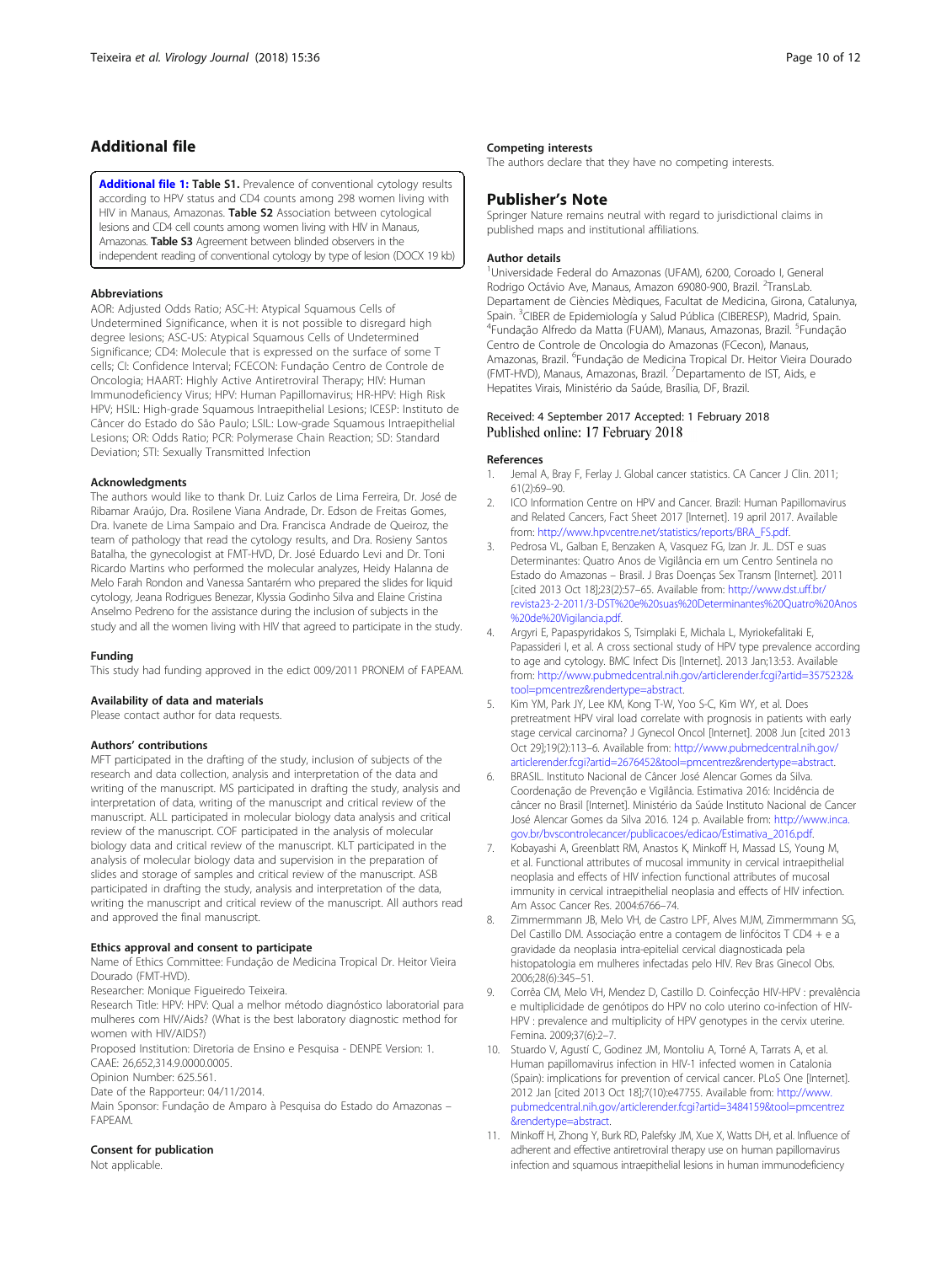<span id="page-10-0"></span>virus-positive women. J Infect Dis [Internet]. 2010 Mar [cited 2013 Oct 18]; 201(5):681–90. Available from: [http://www.pubmedcentral.nih.gov/](http://www.pubmedcentral.nih.gov/articlerender.fcgi?artid=2818607&tool=pmcentrez&rendertype=abstract) [articlerender.fcgi?artid=2818607&tool=pmcentrez&rendertype=abstract.](http://www.pubmedcentral.nih.gov/articlerender.fcgi?artid=2818607&tool=pmcentrez&rendertype=abstract)

- 12. Entiauspe LG, Teixeira LO, Mendoza-sassi RA, Gonçalves CV, Gonçalves P, Barral M. Papilomavírus humano : prevalência e genótipos encontrados em mulheres HIV positivas e negativas, em um centro de referência no extremo Sul do Brasil. Rev Soc Bras Med Trop. 2010;43(3):260–3.
- 13. Solomon D, Davey D, Kurman R, Moriarty A, O'Connor D, Prey M, et al. The 2001 Bethesda System: terminology for reporting results of cervical cytology. JAMA [Internet]. 2002 Apr;24;287(16)):2114–9. Available from: [http://www.ncbi.nlm.nih.gov/pubmed/11966386.](http://www.ncbi.nlm.nih.gov/pubmed/11966386)
- 14. Bottari F, Sideri M, Gulmini C, Igidbashian S, Tricca A, Casadio C, et al. Comparison of onclarity human papillomavirus (HPV) assay with hybrid capture II HPV DNA assay for detection of cervical intraepithelial neoplasia grade 2 and 3 lesions. J Clin Microbiol [Internet]. 2015;53(7):2109–14. Available from: [http://www.scopus.com/inward/record.url?eid=2-s2.0-](http://www.scopus.com/inward/record.url?eid=2-s2.0-84932600747&partnerID=40&md5=c270fa50be7c44a44d960ae0e7b01ee2) [84932600747&partnerID=40&md5=c270fa50be7c44a44d960ae0e7b01ee2.](http://www.scopus.com/inward/record.url?eid=2-s2.0-84932600747&partnerID=40&md5=c270fa50be7c44a44d960ae0e7b01ee2)
- 15. Ejegod D, Bottari F, Pedersen H, Sandri MT, Bonde J. The BD Onclarity HPV assay on SurePath collected samples meets the International Guidelines for Human Papillomavirus Test Requirements for Cervical Screening. J Clin Microbiol. 2016; 54(9):2267–72. Available from: <http://jcm.asm.org/content/54/9/2267.full>.
- 16. Brasil. Ministério da Saúde. Instituto Nacional de Câncer. Coordenação Geral de Ações Estratégicas. Divisão de Apoio à Rede de Atenção Oncológica. Diretrizes Brasileiras para o Rastreamento do Câncer do Colo do Útero. INCA. 2016.
- 17. Elm, Von Fl. EM. Checklist of items that should be included in reports of crosssectional studies [Internet]. Strobe statement. 2008 [cited 2014 Jun 3]. p. 3-4. Available from: [https://www.strobe-statement.org/index.php?id=available-checklists.](https://www.strobe-statement.org/index.php?id=available-checklists)
- 18. Silva LCF, Miranda A, Batalha R, Ferreira L, Santos M, Talhari S. High-risk human papillomavirus and cervical lesions among women living with HIV/AIDS in Brazilian Amazon, Brazil. Brazilian J Infect Dis [Internet]. 2015;(x x):5–10. Available from: [http://linkinghub.elsevier.com/retrieve/pii/S1413867015001269.](http://linkinghub.elsevier.com/retrieve/pii/S1413867015001269)
- 19. Franceschi S, Herrero R, Clifford GM, Snijders PJF, Arslan A, Anh PTH, et al. Variations in the age-specific curves of human papillomavirus prevalence in women worldwide. Int J Cancer. 2006;119(11):2677–84.
- 20. Vallès X, Murga GB, Hernández G, Sabidó M, Chuy A, Lloveras B, et al. High prevalence of human papillomavirus infection in the female population of Guatemala. Int J Cancer. 2009;125(5):1161–7.
- 21. Ceccato Junior BPV, Lopes APC, Nascimento LF, Novaes LM, Melo VH. Prevalência de infecção cervical por papilomavírus humano e neoplasia intraepitelial cervical em mulheres HIV-positivas e negativas. Rev Bras Ginecol e Obs [Internet]. 2015;37(4):178–85. Available from: [http://www.](http://www.scielo.br/scielo.php?script=sci_arttext&pid=S0100-72032015000400178&lng=pt&nrm=iso&tlng=en) [scielo.br/scielo.php?script=sci\\_arttext&pid=S0100-72032015000400178&lng=](http://www.scielo.br/scielo.php?script=sci_arttext&pid=S0100-72032015000400178&lng=pt&nrm=iso&tlng=en) [pt&nrm=iso&tlng=en.](http://www.scielo.br/scielo.php?script=sci_arttext&pid=S0100-72032015000400178&lng=pt&nrm=iso&tlng=en)
- 22. Videla S, Darwich L, Cañadas MP, Paredes R, Tarrats A, Castella E, et al. Epidemiological data of different human papillomavirus genotypes in cervical specimens of HIV-1-infected women without history of cervical pathology. J Acquir Immune Defic Syndr [Internet]. 2009;50(2):168–75. Available from: [https://journals.lww.com/jaids/Fulltext/2009/02010/](https://journals.lww.com/jaids/Fulltext/2009/02010/Epidemiological_Data_of_Different_Human.7.aspx) [Epidemiological\\_Data\\_of\\_Different\\_Human.7.aspx](https://journals.lww.com/jaids/Fulltext/2009/02010/Epidemiological_Data_of_Different_Human.7.aspx).
- 23. Levi JE, Kleter B, Quint WG V., Fink MCS, Canto CLM, Matsubara R, et al. High Prevalence of Human Papillomavirus (HPV) Infections and High Frequency of Multiple HPV Genotypes in Human Immunodeficiency Virus-Infected Women in Brazil. J Clin Microbiol [Internet]. 2002 Sep 1 [cited 2013 Dec 17]; 40(9):3341–5. Available from: [http://jcm.asm.org/content/40/9/3341.full.](http://jcm.asm.org/content/40/9/3341.full)
- 24. Corrêa CM, Teixeira NCP, Araújo ACL. De, Carvalho NDO, Castillo DM del, Campos RR, et al. prevalence and multiplicity of HPV in HIV women in Minas Gerais, Brazil. Rev Assoc med bras [internet], Available from. 2011; 57(4):425–30. [http://www.scielo.br/scielo.php?script=sci\\_arttext&pid=S0104-](http://www.scielo.br/scielo.php?script=sci_arttext&pid=S0104-42302011000400017&lng=en&nrm=iso&tlng=en) [42302011000400017&lng=en&nrm=iso&tlng=en.](http://www.scielo.br/scielo.php?script=sci_arttext&pid=S0104-42302011000400017&lng=en&nrm=iso&tlng=en)
- 25. Campos RR, de Melo VH, del Castilho DM, Nogueira CPF. Prevalência do papilomavírus humano e seus genótipos em mulheres portadoras e nãoportadoras do vírus da imunodeficiência humana. Rev Bras Ginecol Obs. 2005;27(31):248–56.
- 26. Castilho JL, Levi JE, Luz PM, Cambou MC, Vanni T, de Andrade A, et al. A cross-sectional study of high-risk human papillomavirus clustering and cervical outcomes in HIV-infected women in Rio de Janeiro, Brazil. BMC Cancer [Internet]. 2015;15(1):478. Available from: [http://www.biomedcentral.](http://www.biomedcentral.com/1471-2407/15/478) [com/1471-2407/15/478](http://www.biomedcentral.com/1471-2407/15/478).
- 27. Levi JE, Fernandes S, Tateno AF, Motta E, Lima LP, Eluf-Neto J, et al. Presence of multiple human papillomavirus types in cervical samples from HIV-infected women. Gynecol Oncol. 2004;92(1):225–31.
- 28. Anastos K, Hoover DR, Burk RD, Cajigas A, Shi Q, Singh DK, et al. Risk factors for cervical precancer and cancer in HIV-infected, HPV-positive Rwandan women. PLoS One [Internet]. 2010 Jan [cited 2013 Oct 18];5(10):e13525. Available from: [http://www.pubmedcentral.nih.gov/articlerender.fcgi?artid=](http://www.pubmedcentral.nih.gov/articlerender.fcgi?artid=2958122&tool=pmcentrez&rendertype=abstract) [2958122&tool=pmcentrez&rendertype=abstract](http://www.pubmedcentral.nih.gov/articlerender.fcgi?artid=2958122&tool=pmcentrez&rendertype=abstract).
- 29. Luque AE, Jabeen M, Messing S, Lane C a, Demeter LM, Rose RC, et al. Prevalence of human papillomavirus genotypes and related abnormalities of cervical cytological results among HIV-1-infected women in Rochester, New York. J Infect Dis 2006;194(4):428–434.
- 30. Clifford GM, Gonçalves MAG, Franceschi S. Human papillomavirus types among women infected with HIV: a meta-analysis. AIDS [Internet]. 2006 Nov 28;20(may 2005):2337–44. Available from: [https://journals.lww.com/](https://journals.lww.com/aidsonline/fulltext/2006/11280/Human_papillomavirus_types_among_women_infected.10.aspx) [aidsonline/fulltext/2006/11280/Human\\_papillomavirus\\_types\\_among\\_](https://journals.lww.com/aidsonline/fulltext/2006/11280/Human_papillomavirus_types_among_women_infected.10.aspx) [women\\_infected.10.aspx](https://journals.lww.com/aidsonline/fulltext/2006/11280/Human_papillomavirus_types_among_women_infected.10.aspx).
- 31. Moscicki A-B, Ellenberg JH, Crowley-Nowick P, Darragh TM, Xu J, Fahrat S. Risk of high-grade squamous intraepithelial lesion in HIV-infected adolescents. J Infect Dis. 2004;190(8):1413–21.
- 32. Herrero R, Castle PE, Schiffman M, Bratti MC, Hildesheim A, Morales J, et al. Epidemiologic profile of type-specific human papillomavirus infection and cervical neoplasia in Guanacaste, Costa Rica. J Infect Dis. 2005;191(11):1796–807.
- 33. Palefsky J. Biology of HPV in HIV infection. Adv Dent Res. 2006;19:99–105.
- 34. Strickler HD, Burk RD, Fazzari M, Anastos K, Minkoff H, Massad LS, et al. Natural history and possible reactivation of human papillomavirus in human immunodeficiency virus-positive women. J Natl Cancer Inst. 2005;97(8):577–86.
- 35. Kelly HA, Ngou J, Chikandiwa A, Sawadogo B, Gilham C, Omar T, et al. Associations of Human Papillomavirus (HPV) genotypes with high-grade cervical neoplasia (CIN2+) in a cohort of women living with HIV in Burkina Faso and South Africa. PLoS One [Internet]. 2017;12(3):1–14. Available from: <http://journals.plos.org/plosone/article?id=10.1371/journal.pone.0174117>.
- 36. Clifford GM, Tully S, Franceschi S. Carcinogenicity of human papillomavirus (HPV) types in HIV-positive women: a meta-analysis from HPV infection to cervical cancer. Clin Infect Dis. 2017;64(9):1228–35.
- 37. Rocha DAP, Barbosa Filho RAA, De Queiroz FA, Dos Santos CMB. High prevalence and genotypic diversity of the human papillomavirus in amazonian women, Brazil. Infect Dis Obstet Gynecol. 2013;(Article ID 514859):5.
- 38. Heard I, Tassie JM, Schmitz V, Mandelbrot L, Kazatchkine MD, Orth G. Increased risk of cervical disease among human immunodeficiency virusinfected women with severe immunosuppression and high human papillomavirus load(1). Obstet Gynecol. 2000;96(3):403–9.
- Castro MM, Farias IP, Borborema-Santos CM, Correia G, Astolfi-Filho S. Prevalence of human papillomavirus (HPV) type 16 variants and rare HPV types in the central Amazon region. Genet Mol Res. 2011;10(1):186–96.
- 40. Fonseca AJ, Taeko D, Chaves TA, Amorim LDDC, Murari RSW, Miranda AE, et al. HPV infection and cervical screening in socially isolated indigenous women inhabitants of the Amazonian rainforest. PLoS One [Internet]. 2015;10(7): e0133635. Available from: [http://dx.plos.org/10.1371/journal.pone.0133635.](http://dx.plos.org/10.1371/journal.pone.0133635)
- 41. Didelot-Rousseau M-N, Nagot N, Costes-Martineau V, Vallès X, Ouedraogo A, Konate I, et al. Human papillomavirus genotype distribution and cervical squamous intraepithelial lesions among high-risk women with and without HIV-1 infection in Burkina Faso. Br J Cancer [Internet]. 2006;95(3):355–62. Available from: <http://www.nature.com/doifinder/10.1038/sj.bjc.6603252>.
- 42. Bruni L, Diaz M, Castellsagué X, Ferrer E, Bosch FX, de Sanjosé S. Cervical human papillomavirus prevalence in 5 continents: meta-analysis of 1 million women with normal cytological findings. J Infect Dis [Internet]. 2010 Dec 15 [cited 2013 Oct 18];202(12):1789–1799. Available from: [https://academic.oup.](https://academic.oup.com/jid/article/202/12/1789/2192082) [com/jid/article/202/12/1789/2192082](https://academic.oup.com/jid/article/202/12/1789/2192082).
- 43. Davis AT, Chakraborty H, Flowers L, Mosunjac MB. Cervical dysplasia in women infected with the human immunodeficiency virus (HIV): a correlation with HIV viral load and CD4+ count. Gynecol Oncol [Internet]. 2001;80(3):350–4. Available from: [http://www.gynecologiconcology-online.](http://www.gynecologiconcology-online.net/article/S0090-8258(00)96104-3/pdf) [net/article/S0090-8258\(00\)96104-3/pdf.](http://www.gynecologiconcology-online.net/article/S0090-8258(00)96104-3/pdf)
- 44. Kjaer SK, van den Brule AJ, Bock JE, Poll PA, Engholm G, Sherman ME, et al. Human papillomavirus–the most significant risk determinant of cervical intraepithelial neoplasia. Int J Cancer. 1996;65(5):601–6.
- 45. Palefsky J. Human papillomavirus-related disease in people with HIV. Curr Opin HIV AIDS [Internet]. 2009;4(1):52–6. Available from: [http://www.pubmedcentral.](http://www.pubmedcentral.nih.gov/articlerender.fcgi?artid=2756707&tool=pmcentrez&rendertype=abstract) [nih.gov/articlerender.fcgi?artid=2756707&tool=pmcentrez&rendertype=](http://www.pubmedcentral.nih.gov/articlerender.fcgi?artid=2756707&tool=pmcentrez&rendertype=abstract) [abstract](http://www.pubmedcentral.nih.gov/articlerender.fcgi?artid=2756707&tool=pmcentrez&rendertype=abstract).
- 46. Krambeck WM, Cadidé RM, Dalmarco EM, CMM DC. HPV Detection and genotyping as an earlier approach in cervical cancer screening of the female genital tract. Clin Exp Obstet Gynecol. 2008;35(3):175–8.